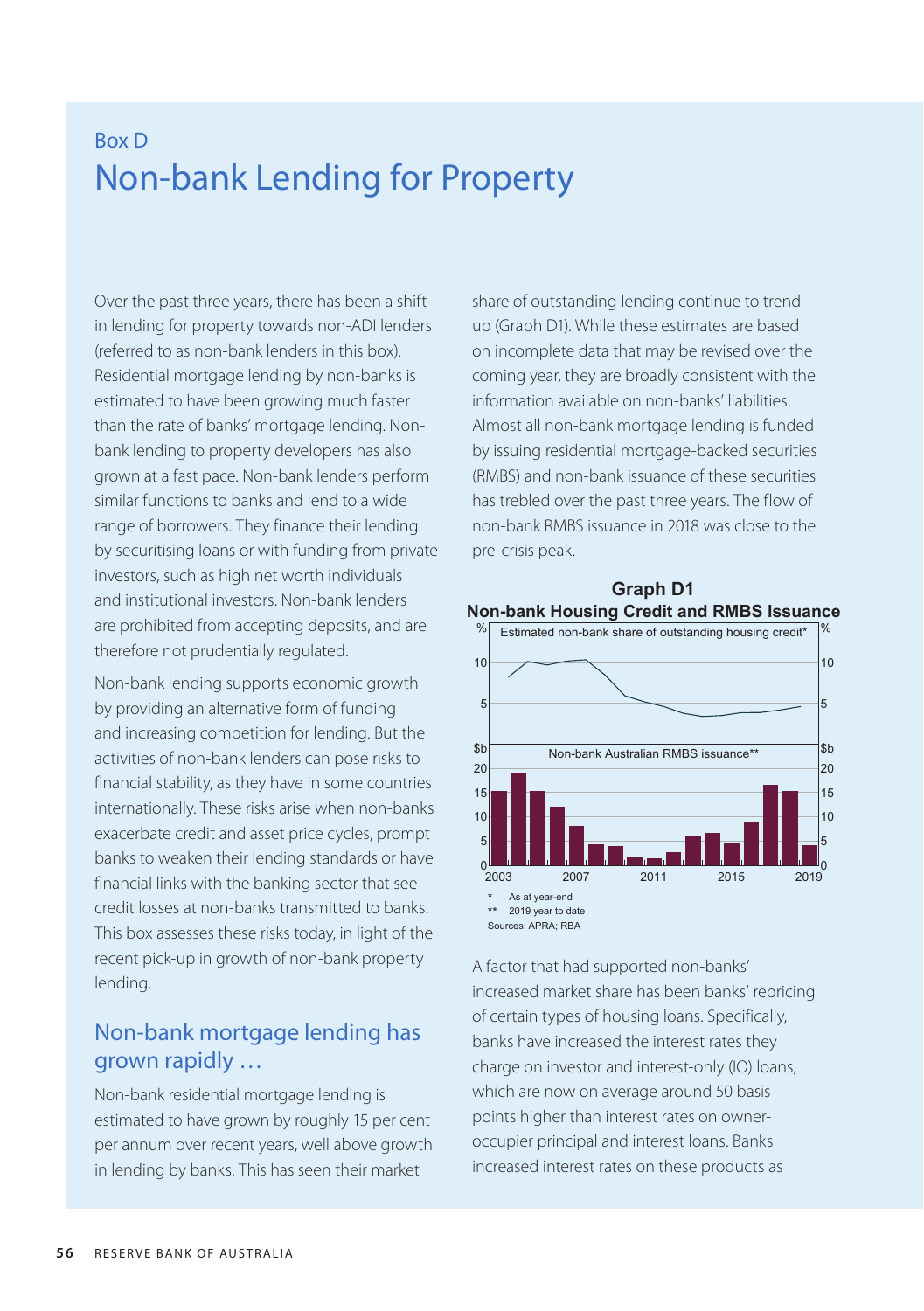a way of meeting the investor and IO lending benchmarks introduced by the Australian Prudential Regulation Authority (APRA) in 2014 and 2017. Non-bank lenders, which were not required to meet APRA's benchmarks, often do not apply this differential to investor and interestonly loans. These benchmarks have both been removed for most lenders. But other prudential standards are changing, as have perceptions of risk, so, to date, banks' interest rate differentials based on type of loan remain. Data from the RBA's Securitisation Dataset show that non-banks generally charge higher interest rates than banks for owner-occupier principal and interest loans; however, the interest rates they charge on other loans are typically much closer to those charged by banks (Graph D2).<sup>1</sup> As a result, investor loans have made up a growing proportion of nonbank lending, while their proportion of IO loans has fallen by much less than banks (Graph D3). In contrast, banks have retreated from both these market segments.



#### **Outstanding Variable Housing Interest Rates Graph D2**

1 Non-banks offer very competitive interest rates for a small proportion of owner-occupiers with lower credit risk, such as those with stable incomes and low LVRs. The margins on loans priced at these rates tend to be small, but the presence of higher-quality loans makes it easier to sell RMBS. Non-bank lenders also offer loans with interest rates of 6 per cent or more, which tend to be to non-conforming borrowers that are of higher credit risk and find it more difficult to obtain bank credit.



In addition, a perception that finance is more difficult to obtain from the major banks has seen even some higher quality borrowers shifting to non-bank lenders. The RBA's liaison with nonbank lenders indicates that borrowers have been attracted by their faster approval times and the greater likelihood of approval compared with the major banks.

# … but remains small and financial stability risks are limited at this point

Non-bank mortgage lenders account for less than 5 per cent of outstanding housing credit and so are not a substantial financial stability risk (Graph D1). In particular, their small share reduces the risk that non-bank lenders will exacerbate the credit cycle. More generally, growth in non-bank lending has accelerated as housing markets and credit growth have both been *weakening* overall.

There is also no evidence of banks loosening lending standards to compete. Banks have instead tightened lending standards since 2015, although there continues to be strong competition for the highest quality borrowers. Non-bank lenders have also tightened their lending standards over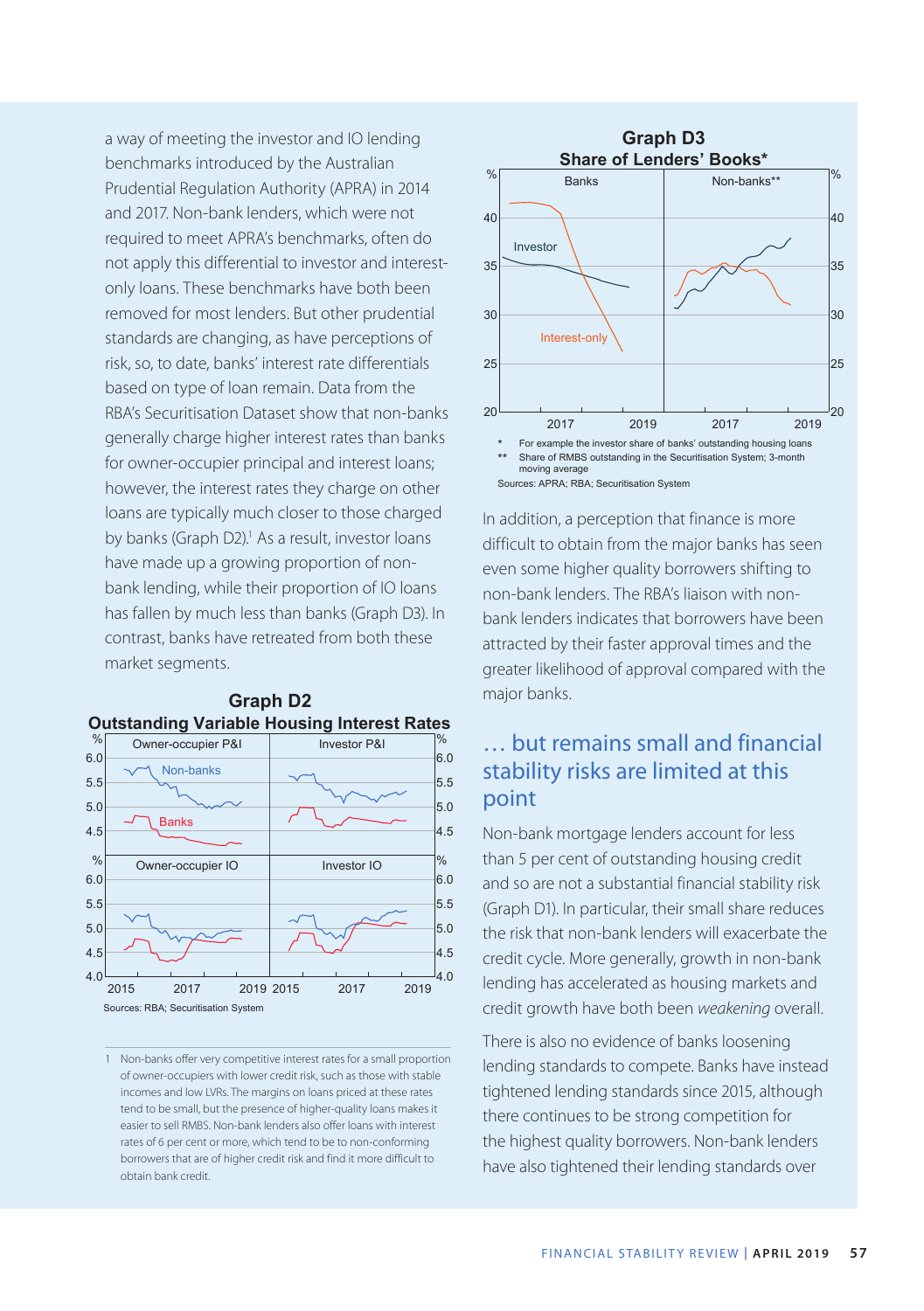recent years, even while writing a larger share of higher risk investor loans than previously. This is because they are still subject to responsible lending laws, for which compliance expectations have increased over recent years, and because long-term investors often expect non-bank RMBS to broadly conform with APRA standards. Consistent with this, arrears rates for non-bank lenders are slightly lower than for banks and have not increased materially to date. Whether this would remain true if the unemployment rate was to rise remains to be seen.

The potential for contagion from non-banks to banks also remains small because interconnections between them are limited. Banks have some exposure to non-bank mortgage lending through short-term 'warehouse' funding facilities, but these are small compared with banks' own mortgage lending and their capital. Banks' willingness to increase these exposures significantly is limited by APRA monitoring the growth of these facilities, a liquidity requirement to match the undrawn exposures with highquality liquid assets, and the capital required to be held against such exposures.

The main constraints to a more rapid expansion of non-bank mortgage lending stem from their funding. RMBS pricing is well above the cost of bank funding (deposits or senior unsecured bank debt) and remains significantly higher than pre-crisis levels. The cost of funding from RMBS markets has also risen significantly since early 2018, reflecting both a rise in spreads on RMBS and the increase in the bank bill swap rate, which forms the base for RMBS pricing. This means that non-bank lenders will struggle to compete with banks for the highest quality owner-occupier principal and interest mortgages, unless they are able to secure alternative long-term funding. In addition, it does not currently appear feasible to significantly increase the capacity of RMBS

markets. This is because the investor base for such instruments is relatively narrow and securing new investors has been a prolonged and challenging task.

## Non-bank lending to property developers is also growing fast, and poses more risk

The pick-up in non-bank lending to property developers has occurred as banks pulled back from this market due to concerns about increased risks. Non-bank lending for property development has come from a range of sources, but the most prominent providers have been managed funds that specialise in financing property development. This lending is mostly funded by equity investments from wealthy individuals and institutional investors, including foreign funds. This is an area where data are very limited; however, liaison contacts report that non-bank financing of property development is widely available and still growing strongly, especially in Melbourne. Non-bank lenders generally require lower levels of pre-sales than banks and allow greater leverage for borrowers, but also charge much higher interest rates. Presales became harder to achieve as the property market cooled, and this contributed to the demand for non-bank financing from developers.

If more marginal developments proceed, because developers are able to obtain funding from non-bank lenders, the boost to supply would place further downward pressure on property prices. This could have flow-on implications for banks' property portfolios (see 'Box C: Risks in High-density Apartment Markets'). In particular, the performance of banks' exposures to property developers would deteriorate if apartment sales and prices experience further significant declines and settlement failures rise. However, much of the